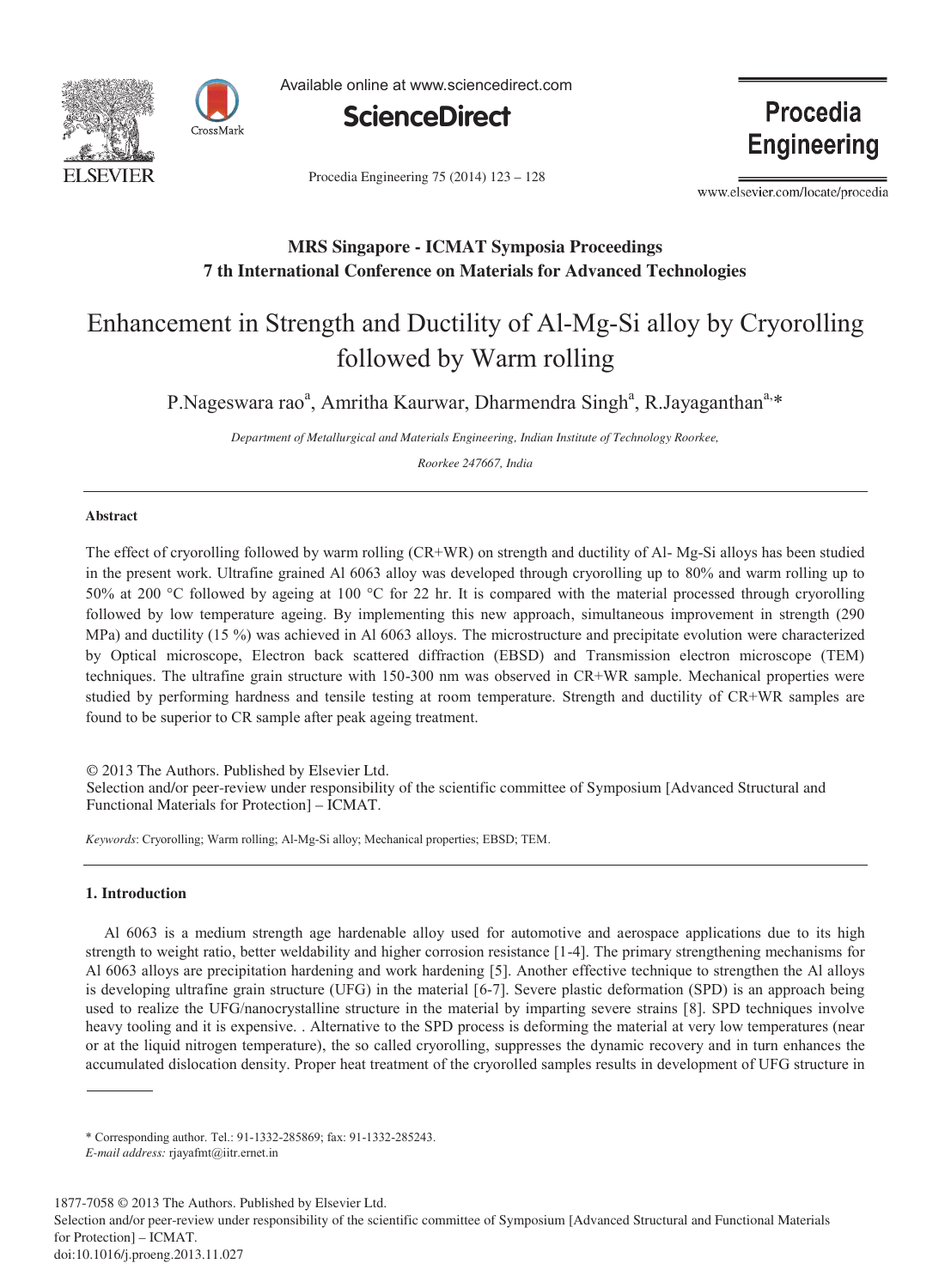the material. The combination of precipitation hardening, solid solution strengthening, work hardening, and grain boundary strengthening can give better strengthening effect to the material [9-10]. A significant improvement in mechanical properties was observed in precipitation hardenable Al alloys, by deforming at supersaturated solid solution (SSSS) state and post deformation annealing and ageing treatments [11-12]. In precipitation hardenable alloys, during post deformation ageing, the excess alloying elements will precipitate as a fine second phase particles [13]. These acts as an obstacle for the movement of dislocation, thus strength gets improved [14]. During post deformation ageing, work hardening effect will reduce due to annihilation of dislocations. This will improve the ductility but reduce the strength of the alloy. In recent published literature, it was observed that combination of cryorolling followed by warm rolling has substantial effect on increasing strength and ductility of the material [15-16]. But there is no reported literature on the effect of mechanical and microstructure characteristics of 6063 Al alloy subjected to cryorolling and warm rolling. Therefore, the present study is carried out to analyze the combined effect of work hardening, dynamic ageing and grain refinement on the mechanical behavior and microstructural morphologies of Al 6063 alloy processed by cryorolling followed by warm rolling.

#### **2. Experimental details**

Al 6063 alloy used in the present investigation with chemical composition of 0.5% Si, 0.45% Mg, 0.13% Mn, 0.058% Fe, 0.015 % Cu (wt %) and the balance Al, was procured from Hindalco industries, Pvt. Ltd, India. Samples with  $10\times30\times40$  $mm<sup>3</sup>$  dimensions were cut from the bulk and annealed at 510 °C for 1 hour and then water quenched to room temperature. These samples were kept in freezer at -20 °C to prevent room temperature ageing, till to perform rolling. Annealed and water quenched samples were rolled by using conventional rolling mill at or near to the liquid nitrogen temperature. For this, samples were dipped in liquid nitrogen at least 10 min before and after each rolling pass. Thickness reduction given per pass was 4% and samples with thickness reductions of 80% and 90% were obtained by giving several passes. These samples were designated as (cryorolled) CR 80% and CR for further reference. CR 80% samples were subsequently warm rolled at 200 °C up to 50% reduction. In each pass, 20% reduction was given. Warm rolling was performed by heating the samples in muffle furnace for 4 min before and after each pass. Total time taken to perform warm rolling was 10 min. These samples were designated as CR+WR. In order to study the effect of low temperature ageing on samples processed through CR and CR+WR, samples were kept at 100 °C temperature for 60 hr. Hardness was measured at room temperature using a Vickers hardness testing machine at test load of 5 Kgf with 15 s dwell time. The reported values of Vickers hardness number is an average of at least 6 measurements. Microstructure of initial material ST, and CR was investigated through optical microscopy using poultons reagent as an etchant under polarized light. Electron back scattered diffraction (EBSD) analysis and Transmission electron microscopy (TEM) was used to study the microstructural changes in CR, CR+WR and their peak aged conditions. The sample preparation for EBSD and TEM is discussed elsewhere [17]. TSL OIM analysis 4.6 software developed by TEXSEM laboratories Inc. was used to analyze the EBSD maps. For tensile testing, samples were prepared according to the ASTM subsize specimen with 25 mm gauge length along the plane parallel to the rolling direction (RD-TD). Minimum four samples were tested to get tensile test results. The strain rate used for tensile testing was  $5x10^{-4}$ /s.

# **3. Results and discussion**

*3.1 Microstructure***:** The optical micrographs of initial solution treated, and CR were taken on the plane parallel to the rolling direction (RD-TD) as shown in Fig.1. The initial microstructure shows equiaxed morphology with an average grain size of  $~100$  μm. Fig.1.b shows CR 80% sample with deformed grains along the rolling direction. With increasing deformation up to 90% the grains got perturbed due to heavy deformation. The EBSD orientation micrographs of CR 90% and CR80%+WR 50 % al 6063 alloy with inverse pole figure are shown in Fig. 2. For EBSD analysis, data which is having CI value more than 0.035 is considered. EBSD scans are performed with step size 0.1 μm for CR and CR+WR samples. In the EBSD maps, grey and black line shows low angle grain boundaries (LAGB) (1.5  $\degree$ -15  $\degree$ ) and high angle grain boundaries (HAGB) (≥ 15°). Cryorolled with 90 % reduction sample reveals predominantly with LAGB, which corresponds to the dislocation cell structures elongated in the rolling direction as indicated with arrow mark in the Fig. 2.a. Whereas CR+WR in Fig.2.b shows duplex microstructure of equiaxed subgrains along with elongated grain structure. Fig.2 c, d shows the TEM micrograph of CR and CR+WR sample. In CR sample, the formation of the slightly elongated dislocation cell structure with an average size of 500 nm was observed. The boundaries of this cell structure are of LAGB  $(≤ 15°)$ . These cell walls are formed with complex dislocation tangles [18]. The microstructure of CR+WR sample in Fig. 2d has shown formation of sub grains structure with an average size of 150-300 nm. The dislocation density is slightly decreased as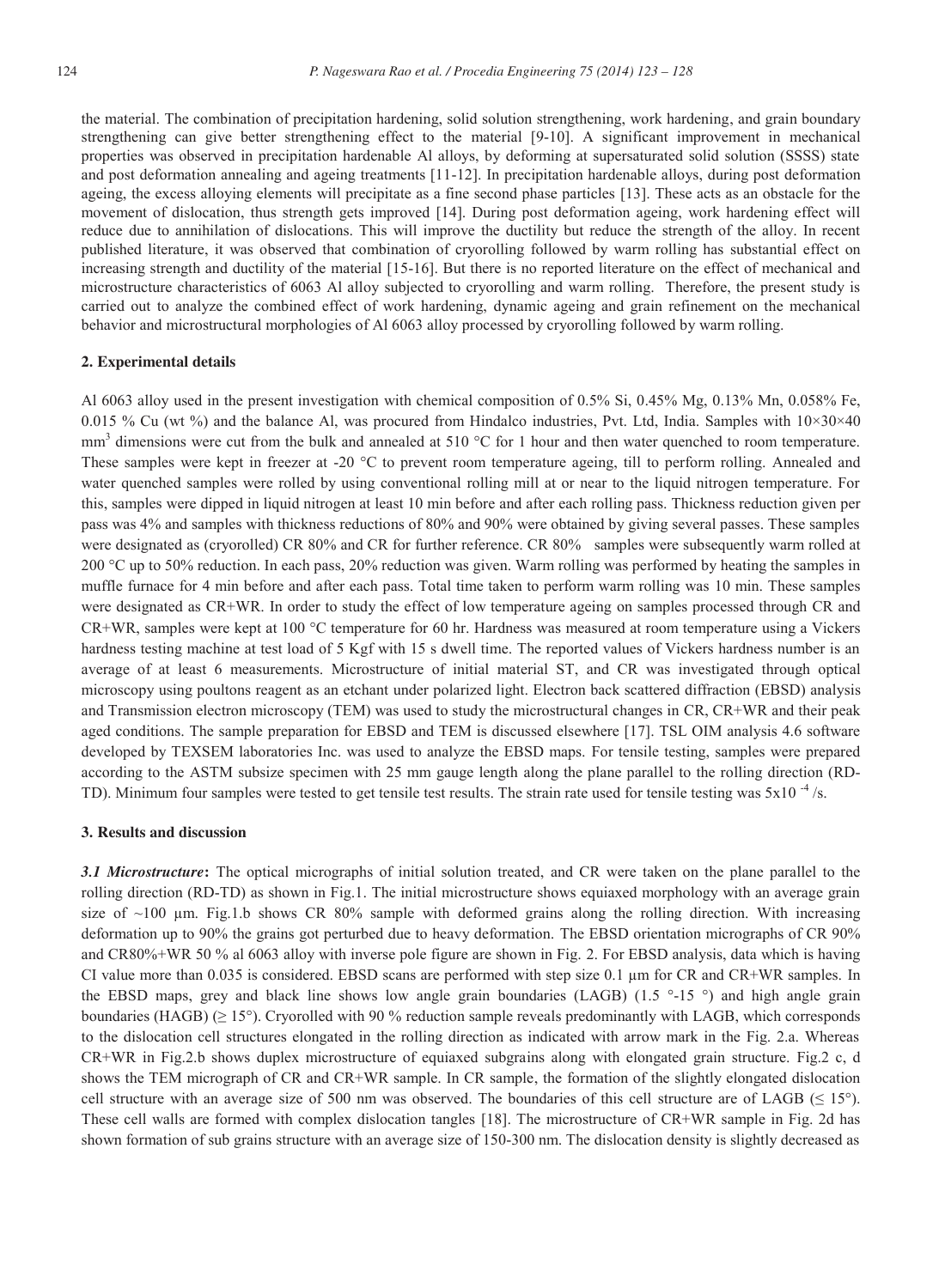

Figure 1: Optical micrographs of Al 6063 alloy; (a) Initial material (ST), (b) CR 90%



Figure 2: EBSD orientation maps and TEM micrographs of CR and CR+WR of Al 6063 alloy with the [001] inverse pole figure; (a), (c) CR, (b),  $(d)$  CR+WR.

compared to CR sample due to dynamic recovery effect during warm rolling at 200 °C. The TEM micrographs of CR+PA, WR+PA samples are shown in Fig.3. The dislocation density is reduced in CR and CR+WR sample after peak ageing treatment due to static recovery effect. During static recovery process, the tangled cell walls formed during cryorolling has transforming into more regular dislocation network to form sharp low angle grain boundaries. The dislocation content inside the subgrains got reduced, but still there are some regions remained with high density of dislocations. Fig. 3c shows very fine β" needle shaped Mg2Si precipitates with 10-15 nm diameters aligned in particular orientation. These β" needle shaped precipitates were not clearly seen due to presence of dislocations.

*3.2 Mechanical Properties:* Fig.4 (a) shows the Vickers hardness values of initial solution treated, CR, CR+WR and its peak aged condition samples. The observed hardness of initial solution treated material is 40 Hv. After cryorolling up to 90% reduction, the hardness of the material has increased to 91 Hv (nearly 115 %). This rise in hardness is mainly attributed to solid solution strengthening and the presence of high dislocation density in CR samples by generation and accumulation of dislocations during rolling process at very low temperature. The yield strength (YS) and ultimate tensile strength (UTS) of the material after cryorolling up 90 % reduction has increased from 50 MPa to 234 MPa and 102 to 245 MPa, respectively. The improvement achieved in YS and UTS is 368% and 140%, respectively. Thus cryorolling had greater influence on YS than UTS [19]. But the tensile ductility has reduced from 30 % to 4.5 %. The hardness increased in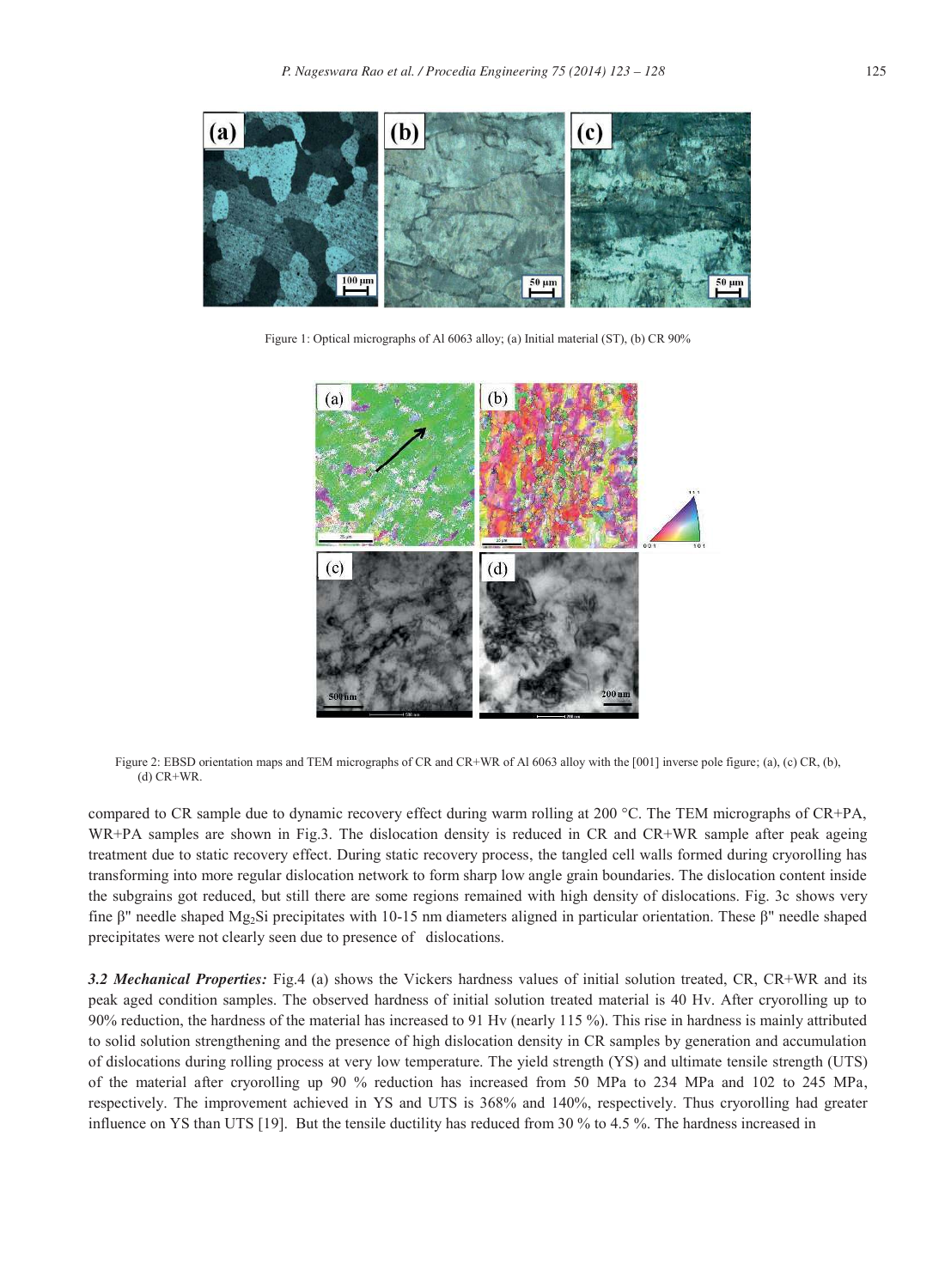

Figure 3: TEM micrographs of cryorolled (CR) and (CR+WR) of Al 6063 alloy at peak aged conditions (a) CR+PA, (b) CR+WR+PA, (c) Fine β" needle shaped precipitates observed in CR+WR+PA sample.



Figure 4: Variation in mechanical properties of Al 6063 alloy processed under various conditions; (a) Vickers hardness (b) UTS, YS and % Elongation

cryorolled followed by warm rolled (CR+WR) samples is from 40Hv to 97 Hv (142%). It is nearly 12% more than the CR samples. The improvement in yield strength and ultimate tensile strength in CR+WR samples compared to CR samples are 14% and 10%, respectively. The significant improvement in YS and UTS of CR+WR samples can be attributed to the fine precipitate particles evolved during warm rolling, which will act as barriers for dislocation movement and increases the dislocation accumulation. Formation of precipitates during warm rolling not only compensates the loss in strength by annihilation of dislocation due to dynamic recovery, but enhances the strength further. Simultaneously with the improvement in the strength and hardness, the percentage elongation of CR+WR materials is increased up to 7% which is double to the CR sample. The enhancement in the ductility is the result of dynamic recovery and restoration during warm rolling process. In our earlier studies [16] on Al 6061, we have observed that the percentage elongation after CR+WR at 145 °C was only 5 %. Gang et al., [19] have reported in Al 6061 after cryorolling followed by warm rolled at 175 °C was only 5 %. The same author has observed in Al 5052 alloy [15] processed at warm rolling temperature of 250 °C after cryorolling, the percentage elongation was nearly three times of the cryorolled sample with sacrificing strength. From the above observation, it can be concluded that warm rolling temperature has significant effect on strength and ductility of the material. In order to see the effect of low temperature ageing on strength and ductility CR and CR+WR samples were aged at 100 °C. The peak hardness of CR, and CR+WR samples were observed at 38 h and 22 h respectively. The YS and UTS of CR+PA sample were 255 MPa and 280 MPa respectively. The percentage elongation increased from 4.5 to 12 %. In  $CR+WR+PA$  sample, the improvement in UTS is slightly higher ( $\sim$  3.5) than the CR+PA sample. But the improvement in percentage elongation (15%) of CR+WR+PA sample is significantly more than the CR+PA sample. It is proved that cryorolling followed by warm rolling and low temperature ageing is superior to cryorolling and ageing to increase the strength and ductility of precipitation hardenable Al alloys. The important factors which are facilitating to give better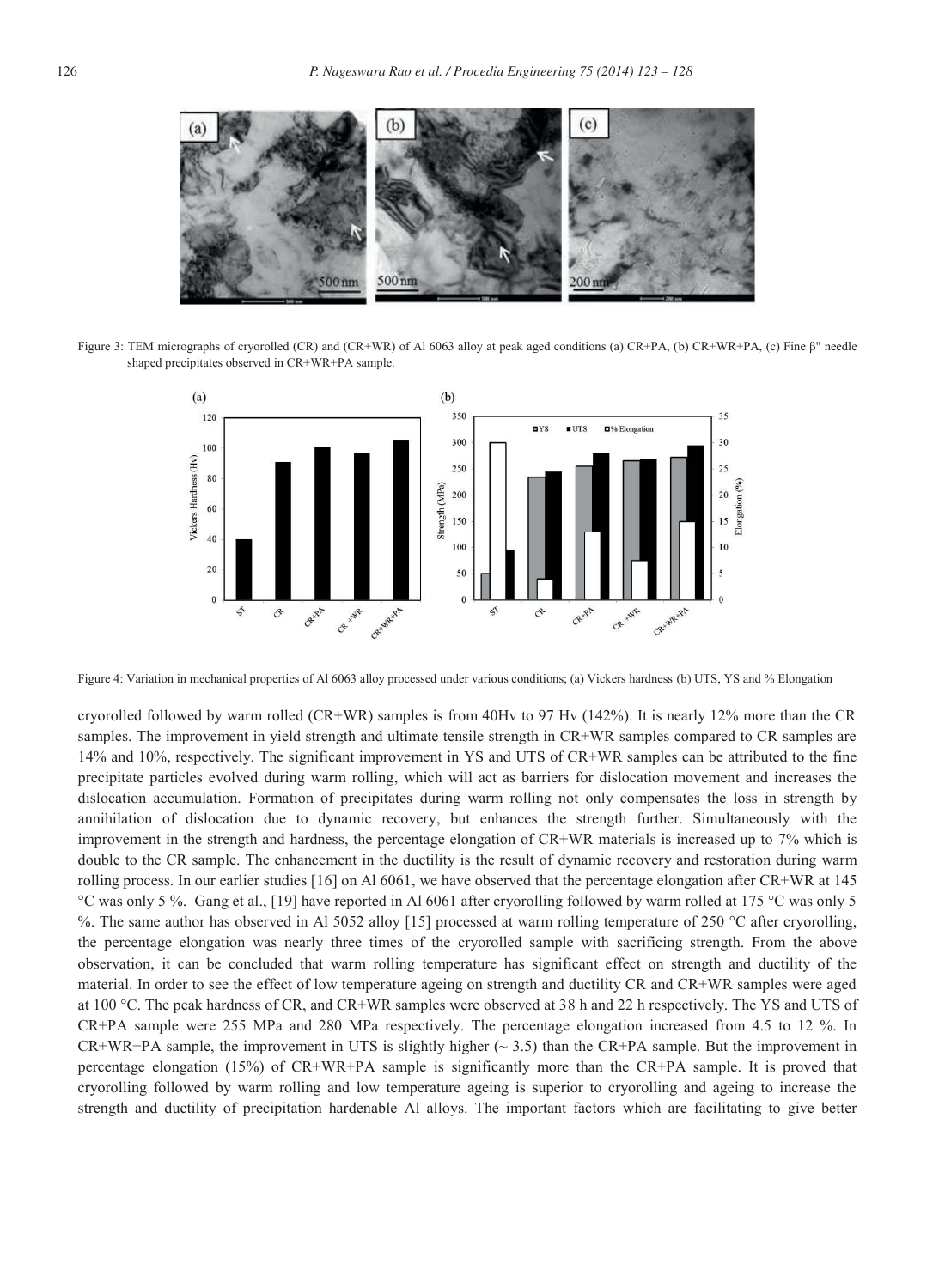strength and ductility of CR+WR+PA materials are as follows: 1) Accumulation of high dislocation density during cryorolling increases strength, 2) Dynamic recovery and restoration during warm rolling leads to formation of ultrafine sub grain structure and annihilation of dislocations contribute for the enhancement in ductility, 3) Formation of very fine nanosized β" needle shaped precipitates during warm rolling and further low temperature ageing enhances the accumulation of dislocations surrounding to it and it will acts as barrier for dislocation motion leads to simultaneous improvement in strength and ductility.

# **4. 0 Conclusions**

- 1) CR +WR at 200 °C resulted substantial improvement in strength (UTS-270 MPa) and ductility (7%) over CR (UTS-245 MPa, ductility-4.5%).
- 2) Dynamic ageing during warm rolling resulted, formation of fine precipitates caused to increase in strength. Dynamic recovery and restoration during warm rolling caused to annihilation of dislocations and formation of subgrain structure through dislocation rearrangement.
- 3) The strength and ductility of CR+WR samples has further increased upto 290 MPa, 15 % respectively after low temperature ageing at 100 °C for 22 hr. It can be attributed to decrease in dislocation density further by annihilation of dislocations due to static recovery effect and precipitation of remnant excess solid solution from the matrix.

#### **References**

- [1] Chakrabarti, D.J., Laughlin D.E. Phase relations and precipitation in Al–Mg–Si alloys with Cu additions, *Progress in Material Science,* 2004, 49, pp. 389-410.
- [2] Gupta A.K., Llyod D.J., Court S.A. Precipitation hardening process in an Al-0.4%Mg-1.3%Si-0.25%Fe aluminium alloy, *Material Science Engineering A,* 2001, 301,140-146.
- [3] Tsao, C.S., Chen, C.Y., Jeng U.S., Kuo T.Y. Precipitation kinetics and transformation of metastable phases in Al-Mg-Si alloys, *Acta Materialia,* 2006, 54, 4621-4631.
- [4] Esmaeili, S., Wang, S.X., Lloyd, D.J., Poole W.J. On the precipitation-hardening behavior of the Al−Mg−Si−Cu alloy AA6111, *Metallurgical and Materials Transactions A,* 2003, Vo. 34A, 751-763.
- [5] Smith, W.F. *Structure and Properties of Engineering Alloys* [M], New York, McGraw-Hill, 1993.
- [6] Valiev, R.Z., Alexandrov, I.V., Zhu, Y.T., Lowe, T.C. Paradox of strength and ductility in metals processed by severe plastic deformation, *Journal of Material Research,* 2002, 17, pp. 5–8.
- [7] Hong, S.J., Kim, T.S., Kim, H.S., Kim, W.T., Chun, B.S. Microstructural behaviour of rapidly solidified and extruded Al-14 wt. %Ni-14 wt. % Mm (Mm, Misch metal) alloy powders, *Material Science Eng A,*1999, 271, pp. 469–476.
- [8] Valiev, R.Z., Langdon T.G., "Principles of equal-channel angular pressing as a processing tool for grain refinement", *Progress in Material Science,* 2006, 51, pp. 881-981.
- [9] Cai, M., Field, D.P., Lorimer, G.W., A systematic comparison of static and dynamic ageing of two Al–Mg–Si alloys, *Material Science Engineering A,* 2004, 373, pp. 65–71.
- [10] Roven, H.J., Liu, M., Werenskiold, J.C. Dynamic precipitation during severe plastic deformation of an Al–Mg–Si aluminium alloy, *Material Science Engineering A*, 2008, 483, pp. 54-58.
- [11] Panigrahi, S.K., Jayaganthan, R. Effect of rolling temperature on microstructure and mechanical properties of 6063 Al alloy, *Material Science and Engineering A*, 2008, 492, pp. 300-305.
- [12] Panigrahi, S.K., Devanand, D., Jayaganthan, R. Effect of ageing on strength and ductility of ultrafine grained al 6061 alloy, *Material Science Forum*, 2010, 633-634, pp. 303-309.
- [13] Majid, V., Ali Karimi, T., Sun I.H., Hyoung S.K. Dynamic ageing and the mechanical response of Al–Mg–Si alloy through equal channel angular pressing, *Materials and Design*, 2010, 31, pp. 4076-4082.
- [14] Eshelby, J.D. The determination of the elastic field of an ellipsoidal inclusion, and related problems, *Proceedings of Royal Society London A,* 1957, 241, pp. 376-96.
- [15] Gang, U.G., Lee, S.H., Nam, W.J., The evolution of microstructure and mechanical properties of a 5052 aluminium alloy by the application of cryogenic rolling and warm rolling*, Material Transactions*, 2009, 50, pp. 82-86.[16] Rao,
- [16] Nageswara rao, P., Jayaganthan, R. Effects of warm rolling and ageing after cryogenic rolling on mechanical properties and microstructure of Al 6061 alloy, *Materials and Design,* 2012, 39, pp. 226-233